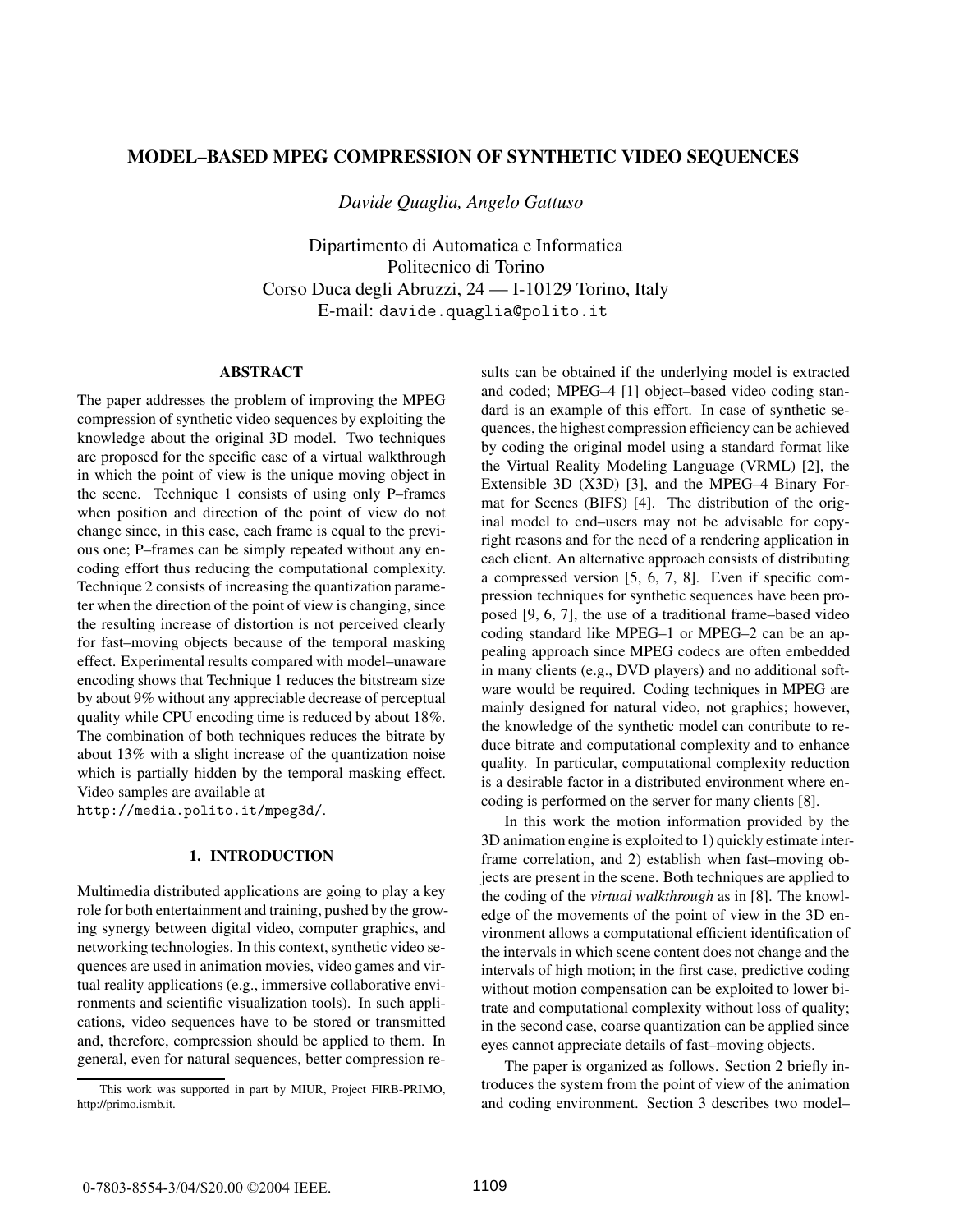based techniques for the coding of the virtual walkthrough. Experimental results are reported in Section 4. Finally, conclusions are drawn in Section 5.

### **2. SYSTEM OVERVIEW**

Figure 1 shows the layout of a client–server system to which the proposed techniques can be applied. The 3D model is stored on the server. The animation engine is a computer graphics application which applies a set of geometrical transformations to the model obtaining an animation; the geometrical transformations can be driven by the remote user (e.g., he can move the point of view of the scene through client's keyboard). The animation engine also creates a bi–dimensional view of the scene transforming the animation in a sequence of frames (e.g., arrays of luminance and chrominance samples). Frames are fed into a frame– based video encoder belonging to the widespread MPEG or H.26X families. A subset of the motion information held by the animation engine is also transferred to the video encoder to improve compression; they consist of the translation and rotation parameters of the point of view of the scene. The client receives the compressed stream, decodes it, and displays frames. Many clients such as mobile devices and set–top boxes have a standard MPEG-2 decoder (e.g., DVD players).

In our work the frame–based video encoder is a standard MPEG encoder modified to manage motion information given by the animation engine. MPEG exploits the general similarity of adjacent frames by using motion vectors for each  $16\times16$  pixel macroblock to point to another  $16\times16$  block in a previous or future frame. The MPEG coder records the motion vector itself and the differences between previous and current pixels. Since many of the pixels will be largely the same, the difference will contain many zeros or small terms, requiring fewer bits to be encoded.

MPEG provides three frame coding types: *intra–coded* I–frames, *predicted* P–frames, and *bi–directional*B–frames. Quality and coding efficiency of each of them are related to the encoding method and to the video content. Intra–coded frames are compressed without references to other frames; as a result they consume more bits, but have less error and are useful when the frame being coded is quite different from its neighbors. Predicted frames contain motion vectors which reference the previous I– or P–frame, along with the difference between blocks; because the differences are usually small, they compress well. Bi–directional frames contain motion vectors which reference the nearest I– or P– frames in their past and future. They increase the coding efficiency with respect to P–frames when the content of the scene changes and new objects cannot be predicted from the past but only from future frames. Even if many MPEG se-



**Fig. 1**. Overview of the system.

quences follow a repeating pattern of these frame types such as III, IPPP, or IBBPBB, this feature is not constrained by the MPEG standard.

### **3. VIRTUAL WALKTHROUGH**

The virtual walkthrough is a particular computer graphics scenario in which the user holds the point of view in the 3D scene and can walk and look at objects. This model is used in virtual museum explorations and many well–known video–games. Since moving objects introduce changes in the frame content, information about their trajectory can be exploited to quickly determine inter–frame correlation. In this work we assume that the subject is the only moving object in the scene as in many virtual scene explorations. According to this assumption, when the subject does not change its position, the animation engine generates a number of identical frames. As described above, different frame encoding types are provided by MPEG. We propose to adapt the choice of the encoding mode to the correlation between the current frame and its neighbors which is estimated from the motion information provided by the animation application.

In Technique 1, we propose to use only P–frames when the point of view of the subject does not change since, in this case, each frame is equal to the previous one. Since frame content does not change, motion vectors and pixel differences are zero and the resulting P–frames are very small. In this way, many bits required by I–frames are saved and the resulting bitrate is more constant than in case of regular IPB pattern. P–frames are encoded with the same quality of I–frames and, therefore, encoding distortion does not increase. Moreover, compressed frames can be simply repeated without any encoding effort thus reducing the computational complexity. Figure 2 shows the bitrate as a function of frame number for a synthetic test sequence representing a virtual walkthrough; from frame 142 to 190 position and direction of the point of view do not change.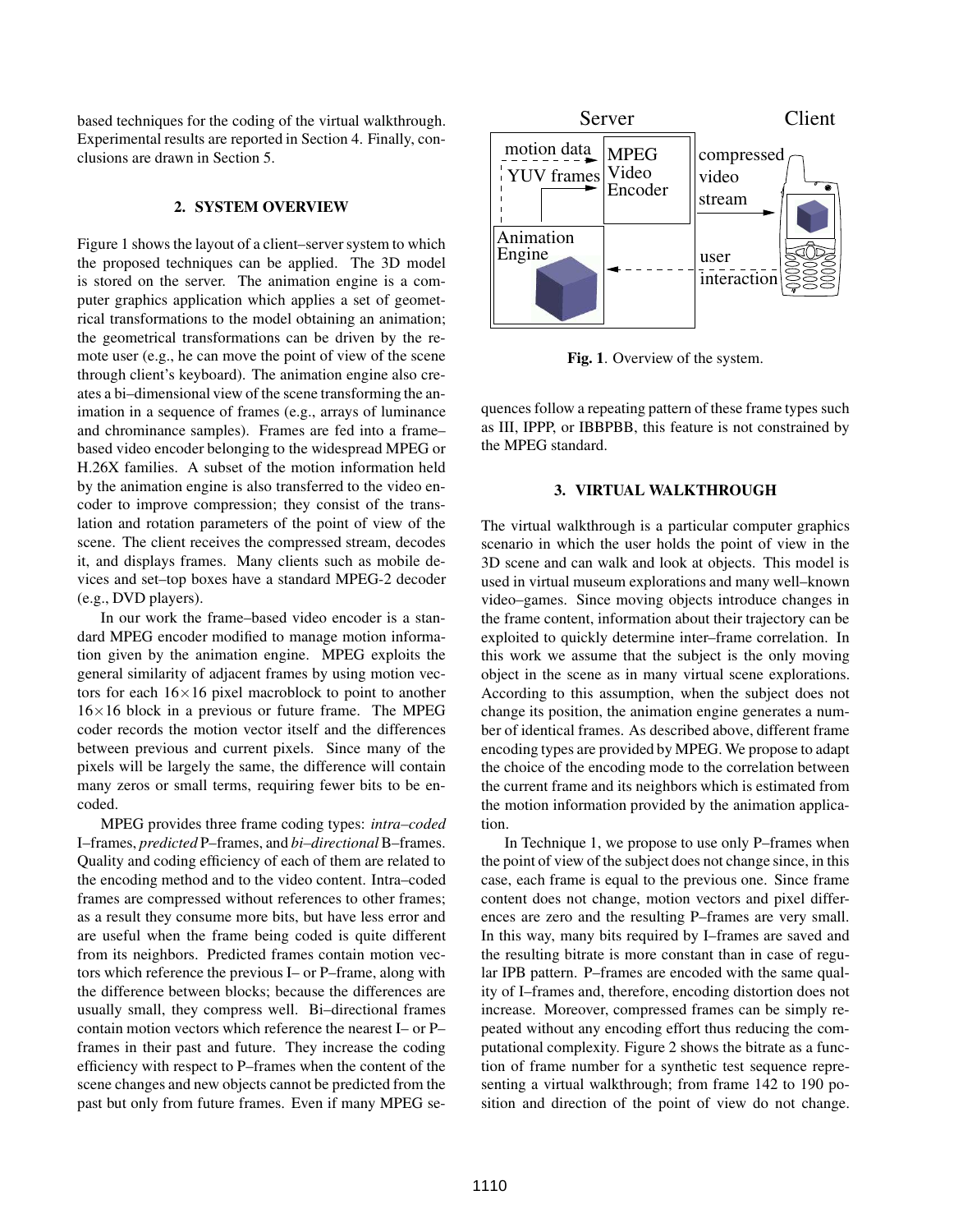

**Fig. 2**. Bitrate of the compressed video as a function of frame number; from frame 142 to 190 the position of the point of view does not change.

Model–unaware encoding is performed using a regular pattern in which an I–frame is followed by eleven P–frames. The regular frame pattern produces a variable bitrate whose peaks correspond to I–frames. In fact, the size of I–frames is independent of inter–frame correlation. Therefore, the knowledge of the movements of the subject allows to optimize the choice of the frame encoding mode in order to minimize bitrate and computational complexity without degrading video quality. Moreover, bitstreams with a more regular bitrate can be easier transmitted over traditional networks.

The second technique exploits the knowledge of the direction of the subject's gaze. When the subject turns its head to the left or to the right, new elements enter or leave the scene. The resulting frames may require many more bits to be encoded since temporal prediction fails. On the other hand, due to the temporal masking effect [10], there is a small latency period during which the new appeared objects are not perceived clearly and, therefore, they can be encoded with coarse quantization. The wider is the rotation of the head, the more significant is the temporal masking effect. In our proposed technique, the quantization parameter (QP) is chosen for each frame according to (1), where  $|\alpha_i|$  is the absolute value of the angular variation of gaze direction between the  $i$ –th frame and the previous one; since time interval between frames is constant,  $\alpha_i$  is proportional to the angular speed.  $QP_{base}$  is the default value of the quantization parameter (e.g., obtained with a rate control algorithm); K is a normalization constant.

$$
QP_i = K|\alpha_i| + QP_{base} \tag{1}
$$

It is worth noting that while the first proposed technique is virtually lossless since only the frame coding mode is changed, this technique is lossy since more quantization

**Table 1**. Performance of the first and the second technique with respect to model–unaware MPEG encoding.

|                 | Avg. QP  | Size    | <b>PSNR</b> | $t_{CPU}$ |
|-----------------|----------|---------|-------------|-----------|
|                 | $(1-31)$ | (kbyte) | (dB)        | (s)       |
| Model-unaware   | 13.0     | 1257    | 41.9        | 477.9     |
| Technique 1     | 13.0     | 1148    | 41.7        | 390.0     |
| Technique $1+2$ | 13.9     | 1093    |             | 390.0     |
|                 |          |         |             |           |

noise is introduced during gaze rotations.

### **4. EXPERIMENTAL RESULTS**

The performance of the proposed techniques is tested with a 3D scene created and animated by Pov–Ray v. 3.5. The 3D scene consists of a number of boxes of different sizes and colors laying on the floor. To simplify the rendering process no texture is applied to the objects. The horizon is at infinite distance from the viewer. The light source is placed on the point of view and the illumination model is radial. The subject moves horizontally among boxes, stops and rotates. Rotations and translations are independent and are combined in different ways.

The generated sequence consists of 1000 frames; the resolution is  $512\times384$  pixels and the chrominance format is 4:2:0. The 25% of the sequence corresponds to intervals in which the subject does not change its position and gaze direction; changes in gaze direction are distributed along the whole sequence.

Frames are encoded with the TM5 MPEG Encoder [11] which has been modified to support the proposed techniques. The default GOP structure consists of an I–frame followed by eleven P–frames; with reference to (1) we set  $QP_{base}=13$ and  $K=2$  for the whole sequence.

Bitstreams encoded with the proposed techniques are compared with a model–unaware bitstream encoded using the default parameters. Table 1 compares the performance of the three approaches. Technique 1 reduces the bitstream size by about 9% without any appreciable decrease of perceptual quality; CPU encoding time is also reduced by about 18%. The combination of both techniques reduces bitrate by about 13% with respect to model–unaware encoding. The mean value of QP is higher with Technique 2 since QP is increased when gaze direction changes; this leads to a slight increase of the distortion which should not be perceived because of the temporal masking effect.

Figure 2 shows the bitrate as a function of frame number for a fragment of the compressed stream; from frame 142 to 190 position and direction of the point of view do not change. Technique 1 is compared with model–unaware encoding with regular I–P pattern; bits required by I–frames are saved and the resulting bitrate is more constant.

Figure 3 compares the effect on bitrate of Technique 2